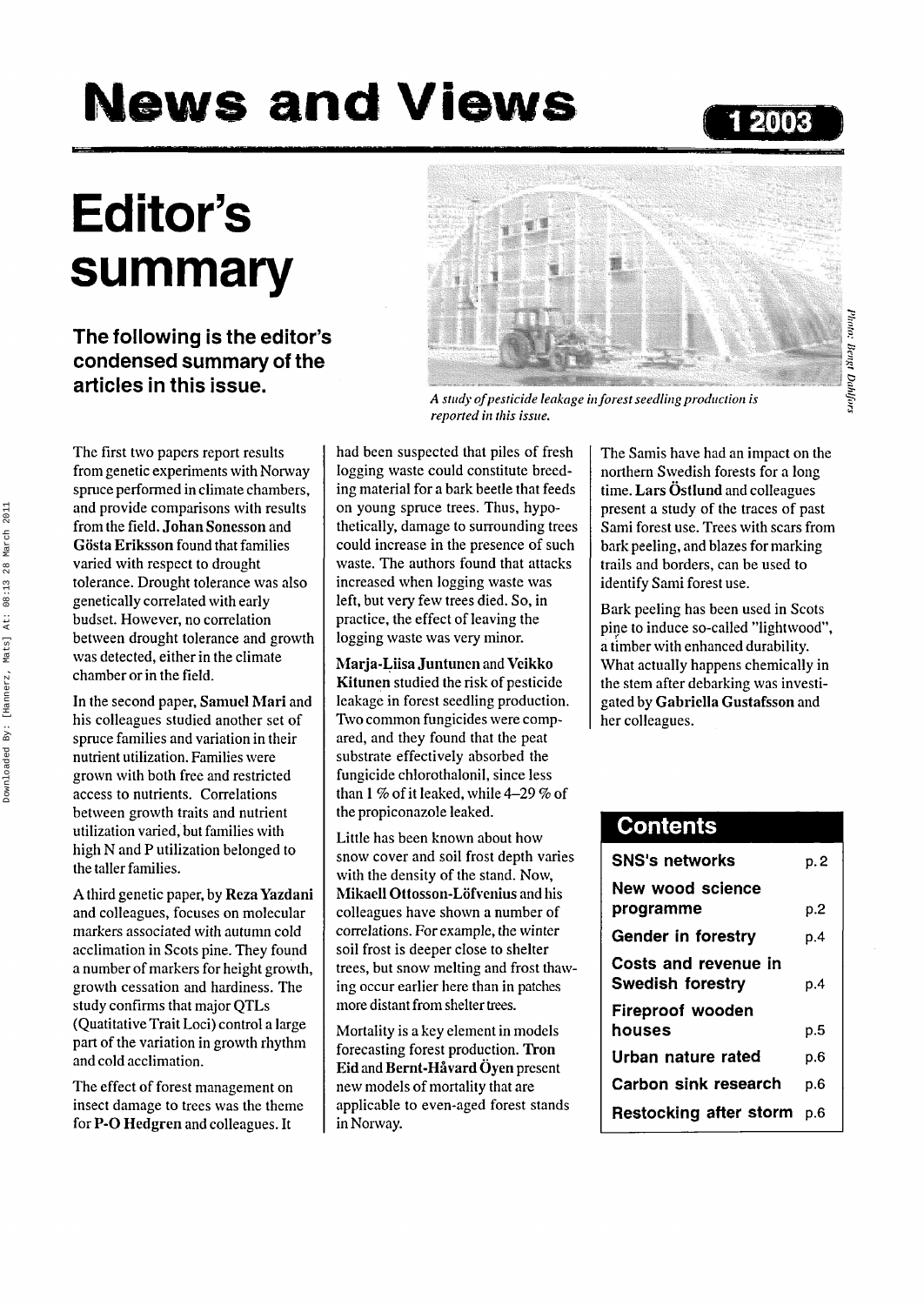## SNS: "Networks important for research exchange"

Networks are important elements of the forestry activities of SNS. Linked groups, formed at the initiative of either SNS or the researchers themselves, can provide information channels to other researchers. They are also valuable clusters of competence that SNS can call on to carry out specific tasks and investigations. The groups are organisationally independent, but can apply for finance for workshops, projects etc. from SNS. To the right you can find a list of currently registered network groups.

#### New SNS network group: Forest regeneration

A new network has been established under the SNS umbrella. At a meeting of Nordic researchers held in Asa, Sweden, in May 2002, the participants identified a clear need for networking activities in the area of forest regeneration. The network will facilitate information exchange amongst Nordic forest regeneration researchers; arrange workshops, especially for young researchers; organize doctoral and other courses; and provide a



forum for discussing research activities to avoid research efforts overlapping in the Nordic countries.

Dr Taneli Kolström of the University of Joensuu was appointed coordinator. The next activity will be a workshop in Suonenjoki, Finland, in June 11-13,2003.

*Taneli Kolström, coordinator of the new Forest Regeneration network group.*

### **Current SNS networks and groups**

- **Arboretum committee** Per Harald Salvesen, *per.sahesen@bot.uib.no*
- **e Management of genetic resources of trees** Throstur Eysteinson, *throstur@skogur.is*
- **Forest pathology** Risto Jalkanen, *risto.jalkanen@metla.fi*
- **Forest entomology** Ake Lindelow, *ake.lindelow@enlom.slu.se*
- **e Wood science** Marketta Sipi, *mhsipi@sihia.helsinki.fi*
- **Multipurpose use of forests** Roland Gustavsson, *roland.gustavsson@lpal.slu.se*
- **Forest fertilization** Morten Ingerslev, *moi@fsl.dk*
- **Forest technology** Oystein Dale, *oystein.dale@skogforsk.no*
- **Forest Economics** Heikki Pajuoja, *heikki.pajuoja@metla.fi*
- **Communicators at Nordic forest research organisations** Ellen Juel Nielsen, *ejn@fsl.dk*
- **Forest inventory** Erkki Tomppo, *erkki.tomppo@metla.fi*
- **Forest history** Lars Ostlund, *lars.ostlimd@svek.slu.se*
- **Gender research in forestry** Gun Lidestav, *gun.lidestav@ssko.slu.se*
- **Forest regeneration** Taneli Kolstrom, *taneli.kolstrom@joensuu.fi*

### 3.5 million Euro for bilateral programme on wood materials science

Research agencies in Sweden and Finland have launched a new wood material science programme. The programme focuses on three themes for the period 2003-2006:

l.Ravv material properties of wood.

2. Means to improve the material properties of wood and fibres.

3. Modification and proces-

sing of raw wood material into innovative, ecoefficient products.

One aim is to establish a knowledge base to enable the development of innovative forest-based products. The research programme gives priority to joint Finnish-Swedish projects.

"Sweden and Finland are important forest nations,

and we are very happy to establish this cooperation", says Lisa Sennerby-Forsse, head of Formas\*. "We hope this research programme will lead to increased research cooperation in a broader EU-perspective".

*Source: www.fonnas.se*

\*The Swedish Council for the Environment, Agricultural Sciences and Spatial Planning.



*"This will strengthen wood's position as an ecologically sustainable raw material", says Lisa Sennerby Forsse.*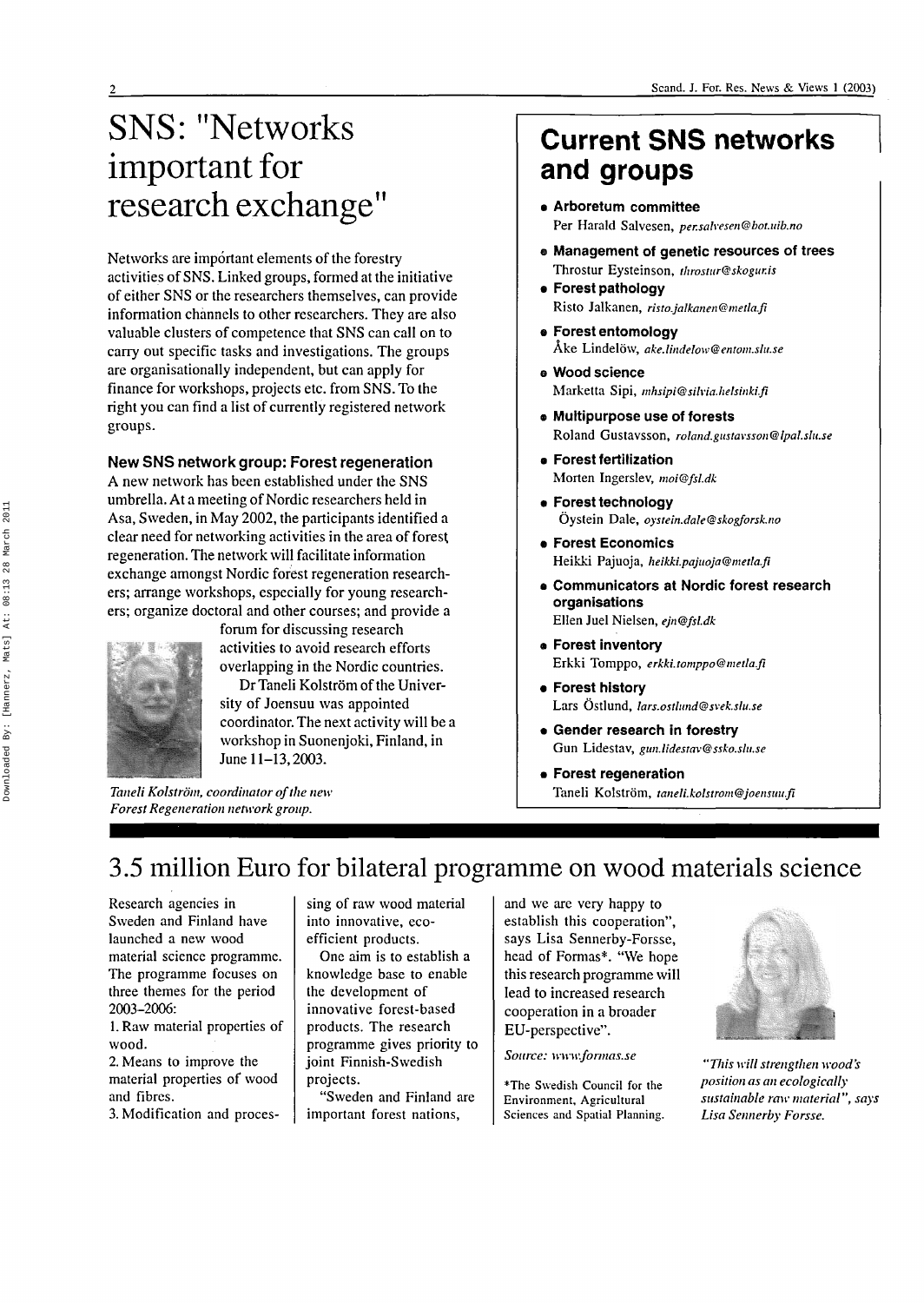### **Finished SNS projects**

#### Mixed-stand forestry has minor effects on wood properties

The growing interest in mixed stands in the forestry sector has raised questions about their implications for wood quality. In a joint-Nordic project (SNS-61), led by Bohumil Kucera of the Norwegian Forest Research Institute, data were collected from spruce trees grown in monocultures and mixtures with birch.

In general, growing spruce in mixtures with birch had very little effect on its wood quality traits, including basic wood quality parameters such as annual ring width, knot characteristics and density, as well as bending strength and elasticity of the planks.

Trees growing in mixtures had slightly lower wood density than trees growing in pure stands of the same diameter, but otherwise the materials were very similar.

*Contact: oystein.dale@skogforsk.no*

#### Effects of climate on carbon and nitrogen in forest soils

Concentrations of dissolved organic carbon and nitrogen (DOC and DON), were quantified in forest soils along north-south and east-west transects, across Norway, Sweden and Finland. The measurements were made as part of the SNS project "Climatic effects of pools of organic carbon and nitrogen and fluxes of dissolved carbon and nitrogen in forest soils" (SNS-70), for which Nicholas Clarke at the Norwegian Forest Research Institute was the coordinator.

Some variables, such as tree biomass, belowground litter and soil N pools, were influenced by the latitude or altitude of the sampling site. For other variables, such as soil C pools, DOC and DON, there were no clear trends in their variations with the climate of the sites. However, there were clear seasonal trends in DOC concentrations, which peaked in late summer/early autumn.

*Contact: Nicholas.Clarke@skogforsk.no*



#### Gene conservation of trees

Should gene conservation plans be uniform or should they be specifically adapted to targeted species? To address this question, a project (SNS-71) with participants from Sweden, Finland, Denmark and Norway studied populations of two species with different life histories. Norway maple is insect-pollinated and occurs in patchy, small populations while silver birch is wind-pollinated and has a wide, continuous distribution. Three main hypotheses were considered:

1) Population differences are more pronounced in maple than in birch,

2) within-population variability is lower in maple than in birch, and

3) phenotypic plasticity is greater in birch than in maple.

The results were inconsistent, and did not give unqualified support to any of these hypotheses. One reason for the inconsistency is that gene flow may be stronger in maple than expected from its patchy distribution. Both species could advantageously be included in a network of gene resource populations, according to the authors of the final report.

*Contact: Project coordinator, professor Gösta Eriksson, gosta.eriksson@sgen.slu.se*

*A birch sheltenvood covering a spruce regeneration. Photo: Martin Werner*

### Enhanced Nordic cooperation in higher education

Nordic cooperation in research and higher education in forestry and agriculture is to be strengthened. This was decided by the Nordic ministers of Agriculture at a meeting in Greenland this summer. A working group ' should produce detailed suggestions, which will

form a basis for the 2004 budget of the Nordic council of ministers.

A new framework for agriculture and forestry research will be established, and regulations for education will be adjusted to facilitate cooperation. NOVA, the Nordic Forestry, Veterinary and Agricultural

University, will have a central role in the enhanced cooperation.

The goal of NOVA is to strengthen and develop scientific cooperation among the Nordic agricultural universities.

"Adjustment of national regulations for skills, education content and

finance is important", says NOVA's head, Paul Jensén, on the homepage of NOVA. "We want to make it easier to arrange common educational efforts at thematic or programme levels".

*Source: mvw.novauniversity.org*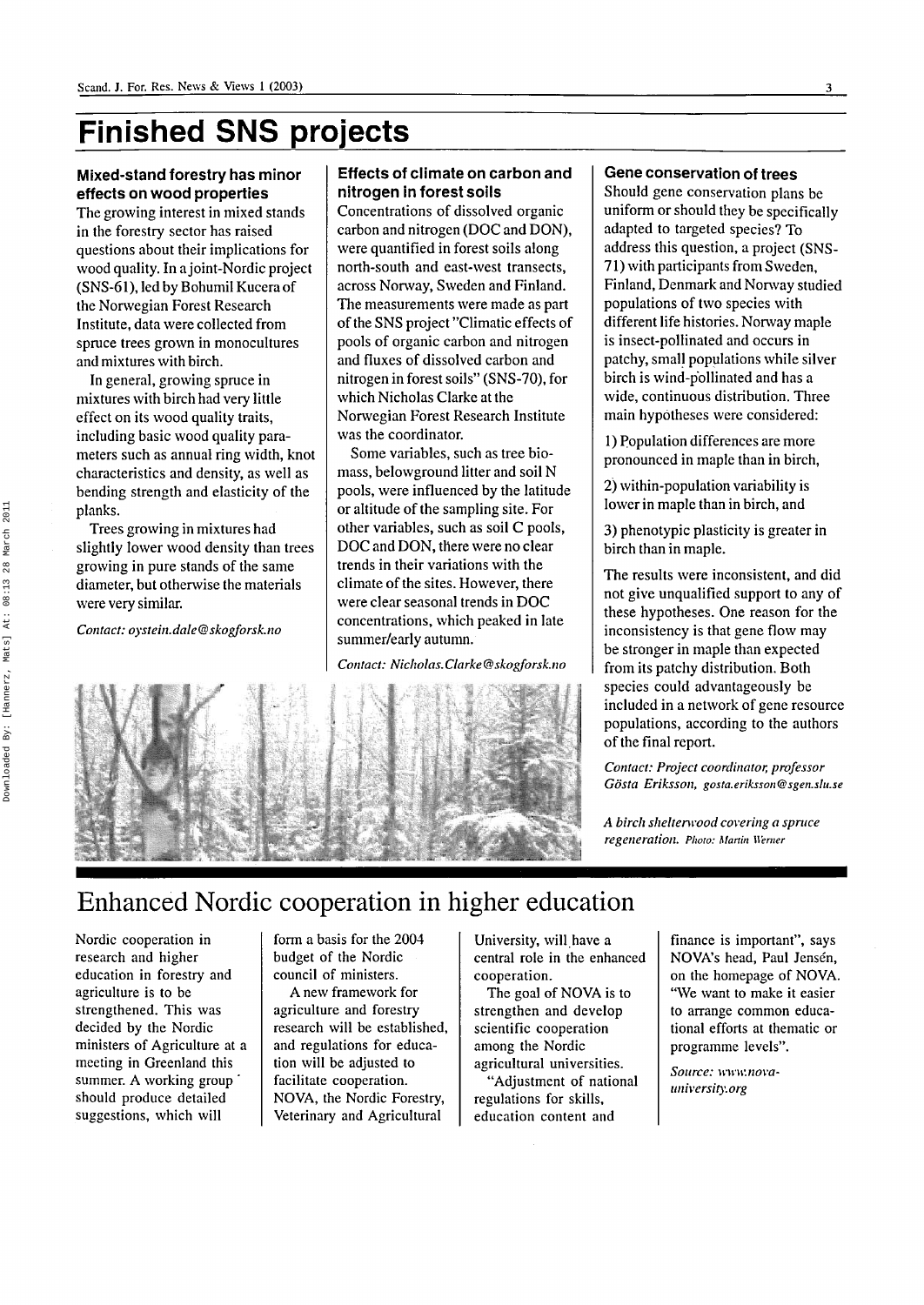## Gender in Nordic-Baltic forestry

#### **Forestry a man's world**

Women in forestry appear as "deviants" and usually have, or had, some form of mentor (father, teacher etc.) who introduced them to it. Forestry is generally a man's world, and both communing with nature and hunting are seen as part of the masculine culture. These patterns were found by Gun Lidestav and Annika Sjolander from Sweden after analysing job



and articles in forest owners' journals. They found that very small changes had occurred in the patterns over the last 10 years. This was one of many findings presented in an SNS-sponsored

advertisements

*world", says Gun Lidestav, Sweden*

Nordic-Baltic workshop, "Gender perspectives in forestry - why and how?", held in conjunction with an IUFRO working party meeting in Umea in November 2001.

#### **Forest work less heavy for women**

Most Norwegian women involved in practical forestry would answer yes when asked "Would you recommend youngsters to take up forestry work?". Most men would answer no. This difference between genders, was reported by Merete Furuberg,

Furthermore, Merete Furuberg also found that women considered forest work less heavy than their male counterparts. Fifty percent of the Norwegian women answered yes to the question "Is forest work heavy", compared to 100% of the men.

#### **Forest ownership in Lithuania**

Diana Mizaraité reported the results of a survey of private forest owners in Lithuania. She found that men were motivated significantly more strongly than women by the possibilities of a stable income and investment offered by forest ownership. Both men and women recognised problems such as their "forest property being too small for efficient farming". However, women were significantly more concerned with problems related to lack of knowledge and experience, and lack of money for silviculture.

#### **Female forest owners important group**

30-40% of the forest owners in Finland and Sweden are women, and this proportion is expected to rise with urbanisation. However, marketing activities in the forestry sector are strongly oriented towards males. In Finland, Marjatta Pikkarainen and Minna Komulainen surveyed the attitudes of female forest owners. In 75% of the cases where the forest was owned together with a spouse, the man took the lead in decision-making. Even when the women had sole ownership of the forests, only 60% of them took the main responsibility. The survey also showed that the women had problems in identifying themselves as forest-owners "like any other forest owner". This lack of identification seemed to be related to an appreciation of environmental values. Those who emphasized timber production most highly, could more easily identify themselves as forest owners.

*Source: Lidestav, G. & Chaseling, J. (eds.), 2002. Gender perspectives in forestrywhy and how? Swedish University of Agricultural Sciences, Dept of Silviculture, Working papers 178.*

### No dramatic change in forestry costs & revenue in Sweden 2001

Forestry costs in 2001 remained much the same as in the preceding year. One exception was stumpage sales and cutting commissions in the south of the country, the cost of which fell somewhat because of lower timber-procurement prices. These are some of the findings that emerged from the annual questionnaire survey, conducted jointly by SkogForsk and the National Board of

Forestry, on forestry costs and revenue in Sweden.

Thinning costs in the south fell slightly but, for the most part, the conclusion was the same as that for the year before: the steady fall in thinning costs has bottomed out.

The proportion of the total forestry costs accounted for by silviculture was the same as in 2000 in the south, but increased slightly in the north.

The price of pine sawlogs fell in the south of the country; as for other assortments, the cost of raw materials to the mills was unchanged.

*Source: Results no 5 2002 from SkogForsk*

*The steady fall in thinnings costs in Sweden has bottomed out, despite the ongoing mechanization.* Photo: Areca

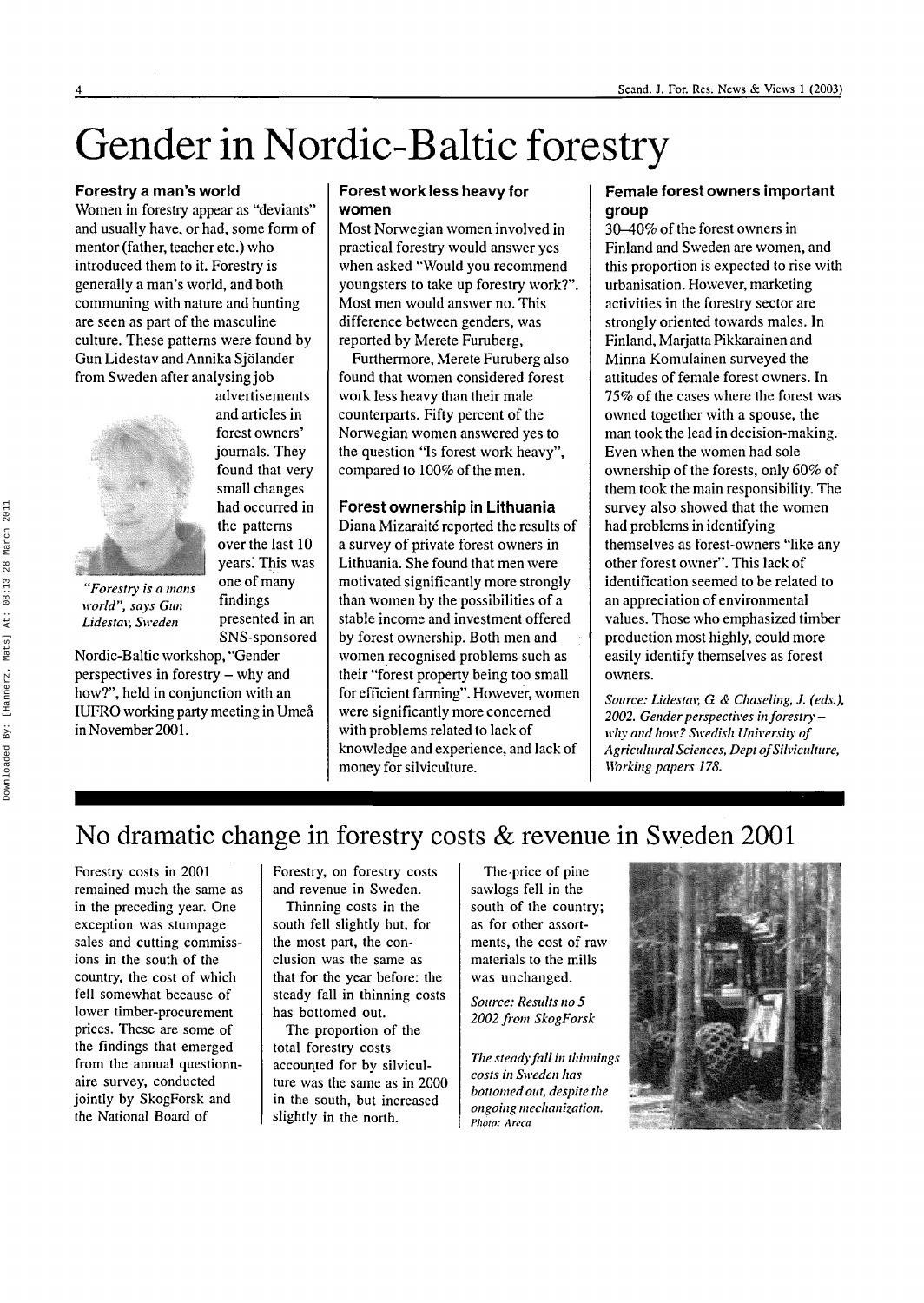### Forest engineering in the Nordic of keen interest for the Baltic forestry

There is a lack of infrastructure in forest operations R&D and training in the Baltic countries. This problem was identified at a conference, arranged by the Nordic network group for forest technology (NSR) in November 2001. As a consequence of the conference, a study tour was arranged this summer for key personnel in forest-operations in the Baltics. In total nine persons from Estonia, Latvia and Lithuania under the lead of Professor Peeter Muiste from the Estonian Agricultural University, visited Sweden and met with representatives from Denmark, Norway, Sweden and Finland.

Some problems discussed:

• Availability and cost of labour does not impose any immediate problem in the Baltic countries, but is expected to change rapidly. A future shortage of skilled labour coupled with increasing labour costs is a dangerous combination.

• Mechanisation of forest operations is expanding. However, due to the lack of training facilities and funding, machines put in operation by Baltic forestry companies are generally operated by relatively untrained personnel. Furthermore, also company supervisory staff generally lack enough training and experience from the new technique in order to put it to best use.

• There is no systematically organised R&D in the field of forest engineering, and no funds are set aside for research or post-graduate education.

#### Acitivities proposed

At a more operative level, the following activities were proposed to be launched, provided the necessary funding:

• Development and implementation of further-training programs for teachers and industry management personnel in Forest Technology and Operations in cooperation with one or more Nordic partners such as e.g. the Swedish School of Forest Engineers in Skinnskatteberg.

• Development of a project proposal for the creation of development strategies and infrastructures for longterm development of forest operations in the Baltic countries.

*Contact: magnus.larsson@skogforsk.se*

### Fireproof wooden houses

Wooden houses have been associated with fire risks in the past, and fire safety regulations have often prevented multi-storeyed houses being built with a wooden frame. The old, negative attitude towards wooden houses was a relic fostered by the significant hazards posed by earlier, densely built blocks of houses with wooden roofs and fronts. Now, there is a consensus that wood can be as fire-resistant as any other frame material.

The project "Fireproof wooden houses" is part of the Nordic Wood project (see News and Views 17.4). Its second phase has recently been completed, and its findings have been encapsulated in a new handbook (in Swedish) on how to build fireproof

*Kerimaki church. The largest wooden church in the world with a seating capacity of 3,000 people and a height of 27 meters. Photo: Mats Hannerz*

wooden houses. The new element considered in the second phase was the use of large amounts of wood in the frames.

Building regulations have become more relaxed towards multi-storeyed wooden houses. The old Nordic rules limited the use of wood to 2-storeyed houses (3-storeyed in Norway). However, new regulations are based on the degree of fireproofing, and not on the material itself. Therefore, there is no upper limit in the Swedish and

Norwegian regulations, although in practice wooden houses have a maximum of 6-8 storeys, and 3-4 storeys is more normal. Finland is still more restrictive towards wooden houses, and allows a maximum of four storeys, and only then if a sprinkler system is installed. Denmark also has a limit of four storeys, but is presently reevaluating the rules.

*Source: Trdinfonnation No. 4/02, www.tratek.se*